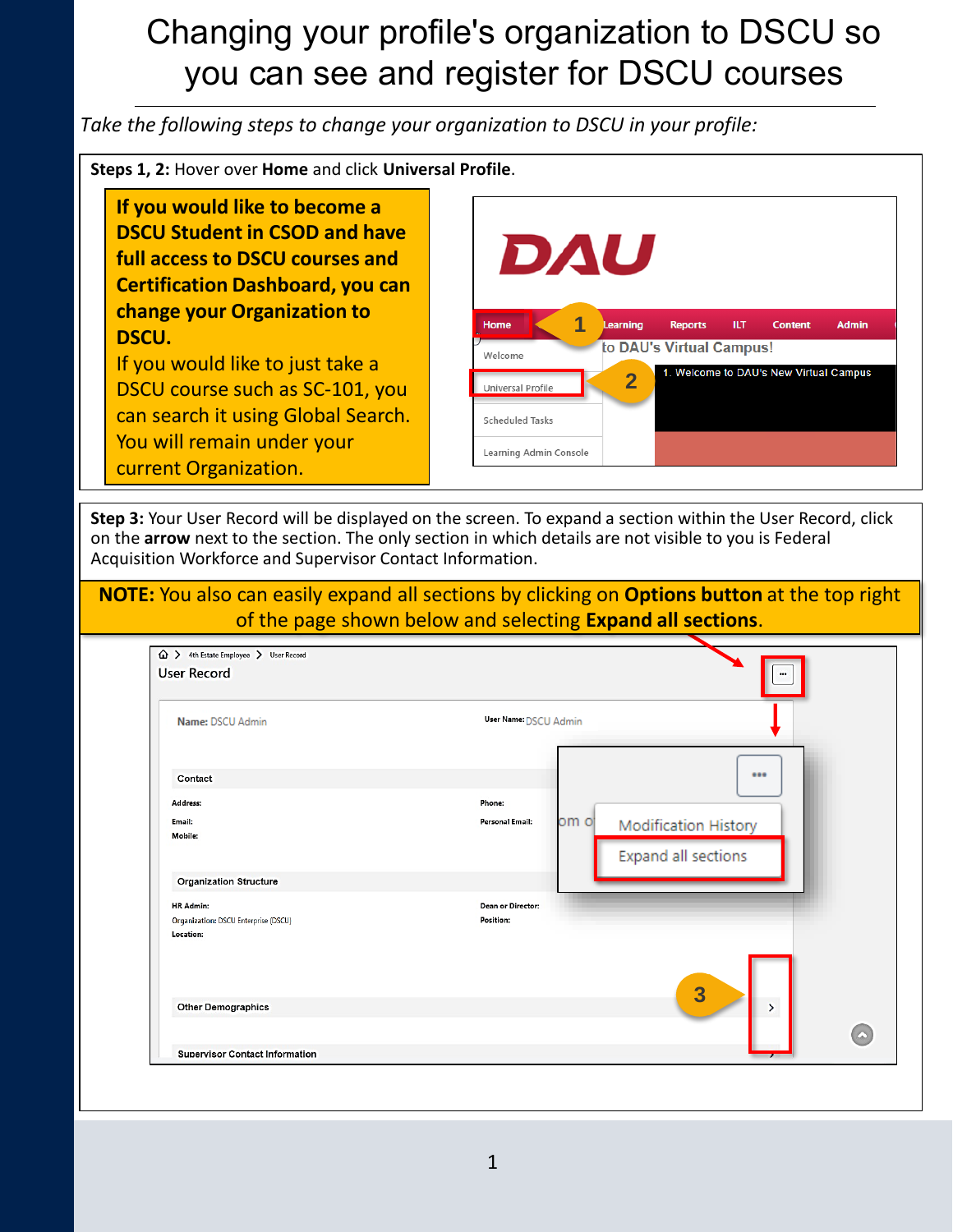# Moving to DSCU Organizations in CSOD (Cont. 1)

**Step 4:** Click the **Edit button** at the bottom right of the page.

| DAU                                |                                                                          |                                                                                                                                                     |                                                                                                         | Search                                  | $\mathfrak{S}$<br>$\mathbb{Q}_-$ |
|------------------------------------|--------------------------------------------------------------------------|-----------------------------------------------------------------------------------------------------------------------------------------------------|---------------------------------------------------------------------------------------------------------|-----------------------------------------|----------------------------------|
| Learning<br>Home<br><b>Connect</b> | ILT.<br>Admin<br><b>Reports</b><br>Content                               | <b>Help Desk</b><br><b>Certifications</b>                                                                                                           | Performance                                                                                             |                                         |                                  |
| Fatimah Patterson                  | User Record $\blacktriangledown$<br>Bio $\blacktriangledown$<br>Feedback | Transcript<br>Actions $\blacktriangledown$                                                                                                          | Snapshot                                                                                                |                                         |                                  |
|                                    | △ > Fatimah Patterson > User Record<br><b>User Record</b>                |                                                                                                                                                     |                                                                                                         | $\cdots$                                |                                  |
|                                    |                                                                          | Name: Fatimah Patterson<br>User ID: DAU20260002336<br><b>Original Hire Date:</b><br><b>Allow Reconciliation: No</b><br><b>Active Status: Active</b> | User Name: Patterson_Fatimah@bah.com<br><b>Local System ID:</b><br><b>Last Hire Date:</b><br>Absent: No |                                         |                                  |
|                                    | <b>Contact</b>                                                           |                                                                                                                                                     |                                                                                                         | $\checkmark$                            |                                  |
|                                    | <b>Address:</b>                                                          |                                                                                                                                                     | Phone: 9193606664                                                                                       |                                         |                                  |
|                                    | Email: Patterson_Fatimah@bah.com<br>Mobile:                              |                                                                                                                                                     | <b>Personal Email:</b><br>Fax:                                                                          |                                         |                                  |
|                                    | <b>Settings</b>                                                          |                                                                                                                                                     |                                                                                                         | $\checkmark$<br>$\overline{\mathbf{4}}$ | <b>Edit Record</b>               |

You can change your Organization affiliation under the **Organization Structure** section. Changing your Organization under **DSCU Registrar** will give you access to all DSCU's Online and Instructor Led Training courses.

**Step 5**: If you have an Organization currently listed, **click on the x** to clear the selection.

| <b>Organization Structure</b> |           |                  | $\checkmark$                          |
|-------------------------------|-----------|------------------|---------------------------------------|
| <b>Manager:</b>               | $\Box$    | <b>HR Admin:</b> | $\Box$                                |
| <b>Dean or Director:</b>      | $\square$ | Organization: *  | 5<br>AIR MOBILITY COMMA<br>×<br>. ror |
| <b>Position:</b>              | $\Box$    | Grade:           | $\Box$                                |
| Location:                     | $\Box$    |                  |                                       |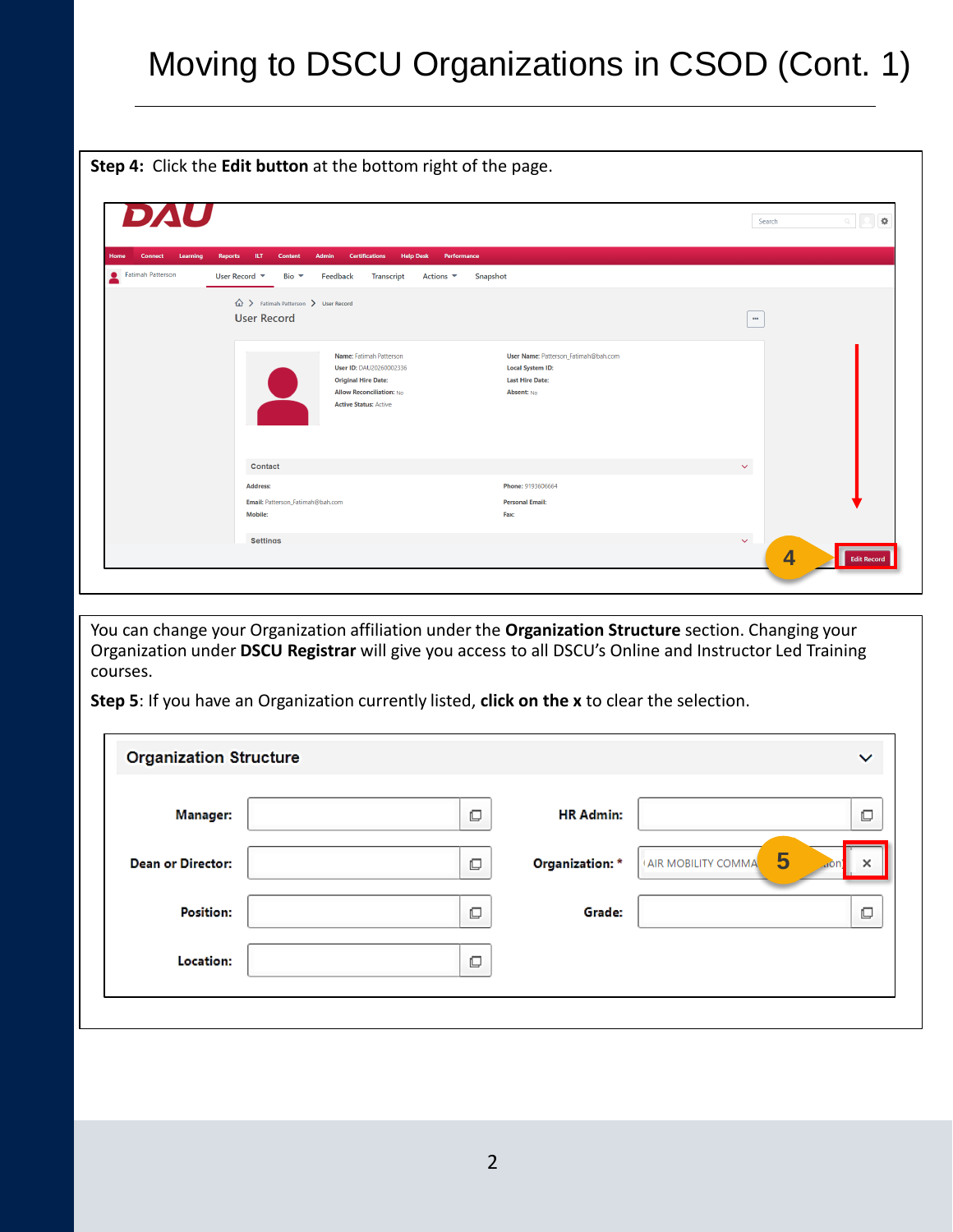# Moving to DSCU Organizations in CSOD (Cont. 2)

| Step 6: Click on the expand icon. |                               |   |   |
|-----------------------------------|-------------------------------|---|---|
|                                   | <b>Organization Structure</b> |   |   |
|                                   | <b>Manager:</b>               | c |   |
|                                   | <b>HR Admin:</b>              | c |   |
|                                   | <b>Organization: *</b>        | o | 6 |
|                                   | Grade:                        | Ō |   |
|                                   |                               |   |   |

**Steps 7, 8:** A list of organizations will appear on the screen. Search for **DSCU** and click **Search**. You can navigate to the other pages by clicking on the page number at the bottom right of the popup window.

| DSCU                                                     | Q Search            | 8                                    |
|----------------------------------------------------------|---------------------|--------------------------------------|
| <b>Title</b>                                             | ID                  | <b>Parent</b>                        |
| 4th Estate                                               | DSCU-4E             | <b>DSCU Registrar</b>                |
| <b>AFRICOM</b>                                           | DSCU-AFRICOM        | Combatant Commands                   |
| <b>CENTCOM</b>                                           | <b>DSCU-CENTCOM</b> | Combatant Commands                   |
| Combatant Commands                                       | DSCU-COCOM          | <b>DSCU Registrar</b>                |
| Defense Contract Management Agency (DCMA)                | DSCU-DCMA           | <b>DSCU Registrar</b>                |
| <b>Defense Finance and Accounting Service (DFAS)</b>     | DSCU-DFAS           | <b>DSCU Registrar</b>                |
| Defense Information Systems Agency (DISA)                | <b>DSCU-DISA</b>    | <b>DSCU Registrar</b>                |
| Defense Logistics Agency (DLA)                           | DSCU-DLA            | <b>DSCU Registrar</b>                |
| <b>Defense Technology Security Administration (DTSA)</b> | DSCU-DTSA           | <b>DSCU Registrar</b>                |
| <b>DSCU Registrar</b>                                    | DSCU-Reg            | <b>DSCU Enterprise</b>               |
|                                                          |                     | 3<br>$\overline{2}$<br>1 to 10 of 33 |